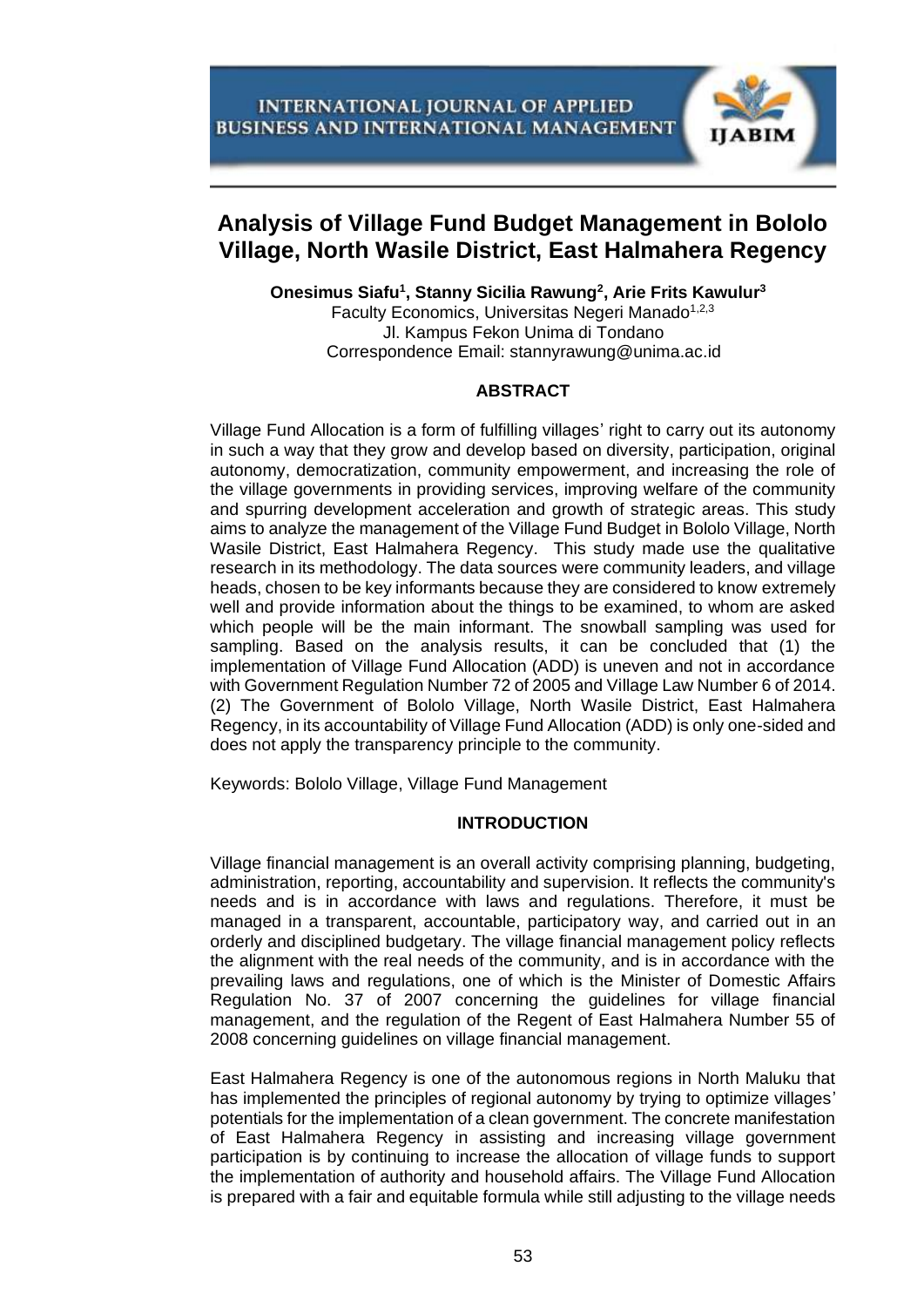

and the district government budget. The granting of Village Fund from the Government of East Halmahera Regency to the villages in 2008 was legally stipulated in the Regulation of the Regent of East Halmahera Number 55 of 2008 concerning Guidelines for the Implementation of Village Fund Allocation for East Halmahera Regency in 2008, the purposes which are:

- 1. to increase implementation of village government in applying government services, development, and society according to their authority;
- 2. to enhance capacity of village community institutions in formulating plans, implementing, controlling, utilizing, maintaining, and developing participatory development in accordance with the village's potential;
- 3. to increase income distribution, employment, and business opportunities for rural communities;
- 4. to develop community dynamics in community empowerment;
- 5. to mobilize and develop participation, mutual cooperation, and self-subsistent community.

Regent Regulation Number 55 of 2008 dated March 6, 2008 concerning Guidelines for Implementing Village Fund Allocation (ADD) explains the direction of the useage to be based on priority scales. It should not be distributed evenly to *dusun/RW/RT*. The implementation must be reported in stages by the Village Implementation Team to the District's and Regentcy's Facilitation Team. Both responsibility and accountability systems require a clear system and procedure to properly implement the principle of accountability. Therefore, the Regent Regulation Number 55 stipulates reporting and accountability for the management of the Village Fund Allocation, implemented in stages, starting from the Village Level to the Regency Level. The Village's Implementation Team must submit a monthly report on the use of the Village Fund including the implementation and absorption development using predetermined forms. In addition, in each stage of disbursement of the Village Fund Allocation (ADD), the team is required to submit a physical progress report to the District Facilitation Team.

Village Fund Management is under Goverment Regulation Number 40 of 2014 concerning Village Funds sourced from the State Budget and Revenue jo Goverment Number 22 of 2015 concerning Amendments to Goverment Regulation Number 40 of 2014 concerning Village Funds sourced from the State Budget and Revenue aiming to create developed, independent, and prosperous villages through financing government administration, implementing development, community development, and empowerment, without compromising their identities.

Preliminary observations in Bololo Village, North Wasile District, East Halmahera Regency, showed that the Village Fund Allocation in 2015 managed directly by the village government was not transparently reported towards the village community. This made the actual community with a control function and the right to obtain information was not well distributed since there was no notice board displayed at the village office.

The community was not satisfied with the realization of the Village Fund Allocation for they did not get information about the Village's Mid Term Development Plan (RPJMDes), the Village Government Work Plan (RKPD) and the Village Expenditure Budget (APBDes).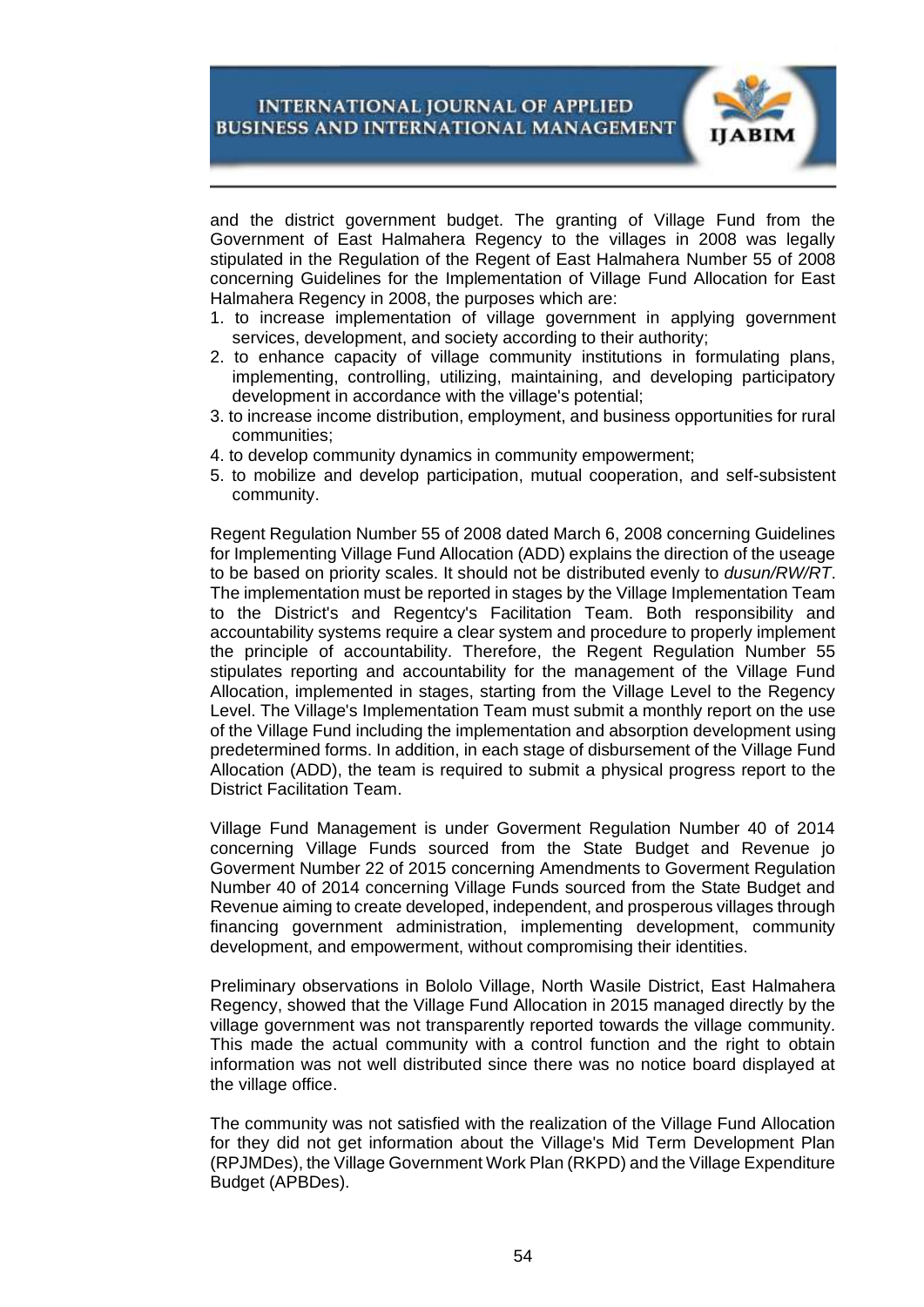

Village Law NUMBER 6 of 2014 Paragraph 3 Article 82 Section (1) stating that village communities are entitled to obtain information regarding village development plans and implementation. Section (2) says village communities have the right to monitor the implementation of village development. Section (4) says the Village Government shall inform the planning and implementation of the Village Mid Term Development Plan, the Village Government Work Plan, and the Village Revenue and Expenditure Budget to the village community through information services to the public and report it in village meetings at least once a year.

The description above leads the author to do research on the 2015 Fiscal Year of Village Fund Allocation in Bololo Village, North Wasile District, East Halmahera Regency. The author is interested in taking the title of "Analysis of Village Fund Budget Management in Bololo Village, North Wasile District, East Halmahera Regency"

## **Scope and Limitation**

This study is limited to the management of the Village Fund Budget that is not in accordance with the applicable regulations.

## **Focus of the Problem**

The problems to investigate are:

- 1. Is the implementation of the Village Fund Allocation in Bololo Village in North Wasile District in accordance with Government Regulation number 72 of 2005?
- 2. Is the Village Fund Allocation evenly accounted in Bololo Village, North Wasile District?

## **Research Objectives**

The purposes of this study are:

- 3. To determine how Village Fund Allocation in Bololo Village, North Wasile District are managed.
- 4. To determine whether the implementation of Village Fund Allocation is appropriate and not in Bololo Village, North Wasile District.

## **Research Benefits**

The benefits of this research are:

- 5. Theoretical Benefits.
	- It provides insight for knowledge improvement, particularly in the public accounting sector.
- 6. Practical Benefits

It provides the village government with constructive feedbacks in carrying out its performance.

## **Theoretical Basis**

## **Village Fund Allocation Management**

The Village Fund Allocation (ADD) Financial Management is an inseparable part of the Village Financial Management in the Village Budget. Thus, it must meet the Village Fund Allocation Management Principles as follows:

- All activities funded by the Village Fund Allocation (ADD) are planned, undertaken and openly evaluated from, by and for the community.
- All activities must be administratively, technically and legally accounted.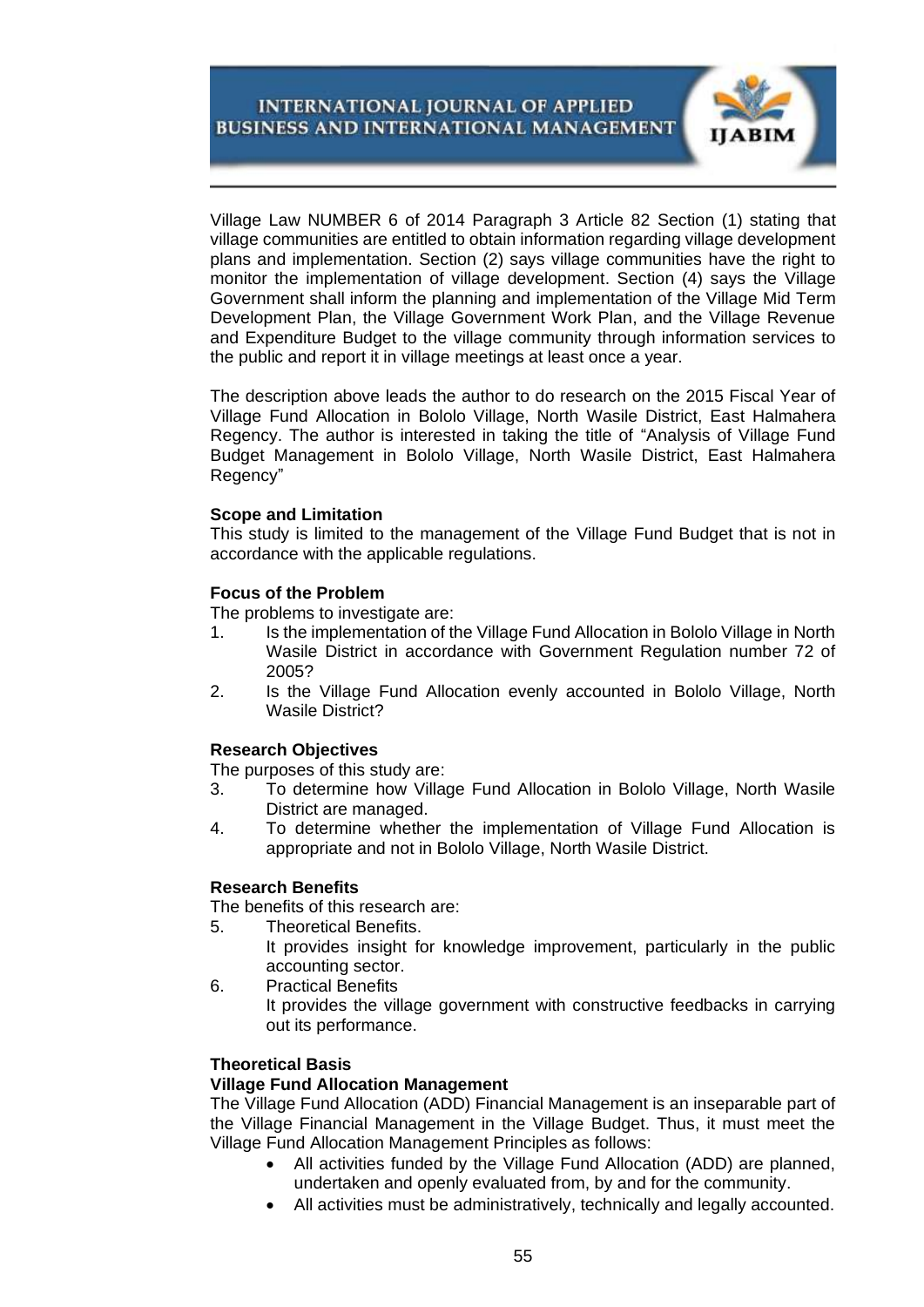

- Village Fund Allocation (ADD) is economically and directionally carried out in a controlled way.
- The type of activities funded by Village Fund is considerably open to improve Community Service facilities including Basic Needs Fulfillment, Strengthening Village Institutions and other activities needed by Village Communities predetermined in Village Deliberations.
- Village Fund Allocation has to be recorded in the Village Budget, the process of which should follow the applicable mechanism.

## **Basic Principles in Village Fund Budget Management**

The Village Fund management must be integrated in the Village Budget management. Both of them must equally follow the principles including:

a. Participatory

The management processes, including planning, decision making, monitoring and evaluation, must engage several relevant parties. They comprise not only the village elites (village government, village council, *LKMD/RT/RW* or community leaders) but also other communities such as farmers, workers, women, youths, and so forth. For example, Village Development Plan Deliberation (Musrenbangdes) in Tanjungan Village, Klaten is arranged in an open field (not in the village office) at night to ensure all concerned parties are involved. Even children are involved in drawing activities. They are asked to draw the future village they expected to convey what facilities they really needed.

b. Transparency

All parties should openly understand the whole process. In addition, efforts are made to ensure that villagers gain related information about the goals, objectives, results, and benefits they receive from each activity supported by this fund. For instance, several villages in Sanggau, West Kalimantan posts minutes of meetings, plans and village budget statements in public places, to guarantee the whole community could read them.

c. Accountability

The whole process of Village Fund expenses, starting from the proposed designation, implementation and results are accounted for all parties, particularly the village community. As an example, Wiladeg Village, Gunung Kidul, broadcasts live program and budget discussion on community radios. This enables the public to understand budget posts and the output argumentations.

d. Equality

All concerned parties in the Village Fund management are granted equal rights and positions. As for example, in Sedulur Sikep Community (Samin community), Central Java, everyone has the same right to speak when discussing an issue. They draw up a certain rule stipulating everyone to have his/her own opinion.

## **Legal Basis for a Village Fund**

- Law no.32/2004 concerning Regional Government Article 212 Section 3 stating that village income sources consist of:
	- 1. Original Village Revenue;
	- 2. Regional tax and regency/city levy sharing;
	- 3. Part of the central and regional fiscal balance funds received by the Regency/City;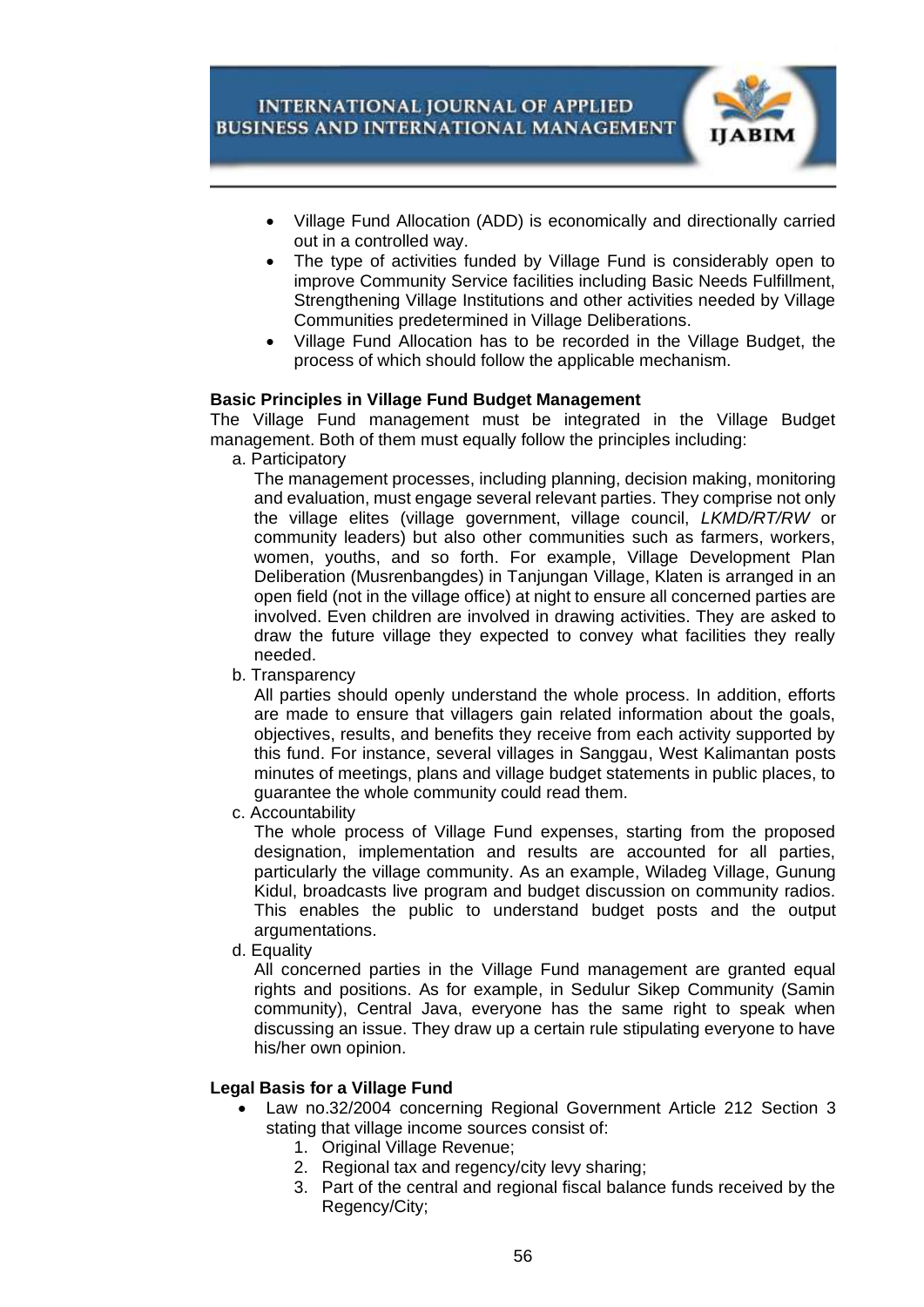

- 4. Assistances from the government, provincial and district/city governments;
- 5. Grants and donations from third parties.
- Goverment Regulation 72/2005 concerning Villages (Article 68 Section 1 Letter c)
- Circular Letter of Minister of Home Affairs No. 140/640/SJ dated March 22, 2005 concerning Village Fund Guidelines addressed to Regency/City governments
- Circular Letter of Minister of Home Affairs No.140/286/SJ dated February 17, 2006 concerning Implementation of Village Fund
- Circular Letter of Minister of Home Affairs No. 140/1841/SJ dated August 17, 2006 concerning the order of Village Fund Provision to the Province as the evaluator and regency/city as the executor.
- Government Regulation Number 72 of 2005 and the mandate of Village Law Number 6 of 2014 Article 24 concerning Implementation of Village Government principles including:
	- 1. Legal Security

The precedence of basis of laws and regulations, compliance, and justice in every policy implementation is a principle in the rule of law. 2. Solicitous Government Administration

- This principle forms the basis of order, harmony and balance in controlling the implementation of the village government.
- 3. Solicitious Public Interest This principle aspirationally, accommodatively and selectively accentuates public welfare.
- 4. Openness

It is a hope that opens up the community's right to obtain precise, truthful, and undiscriminatory information about the the village government administration while still paying heed to the the legislation provisions.

5. Proportionality

This principle underlines rights and obligations balance of village government violations.

- 6. Professionality This principle prioritizes expertise based on a ethics and statutory provisions.
- 7. Accountability This determines that each activity and the final results of the village administration must be accountable to the village community in accordance with the provisions of the legislation.
- 8. Effectiveness and Efficiency These determine that every activity must succeed in achieving the desired goals of the village community. Efeciency determines that completed activity must stick to the plans and objectives.
- 9. Local Wisdom This is to assert that the policy formulation attentive to the needs and interests of rural communities.
- 10. Diversity

It is to ascertain that the village government does not discriminate against certain groups of people.

11. Participatory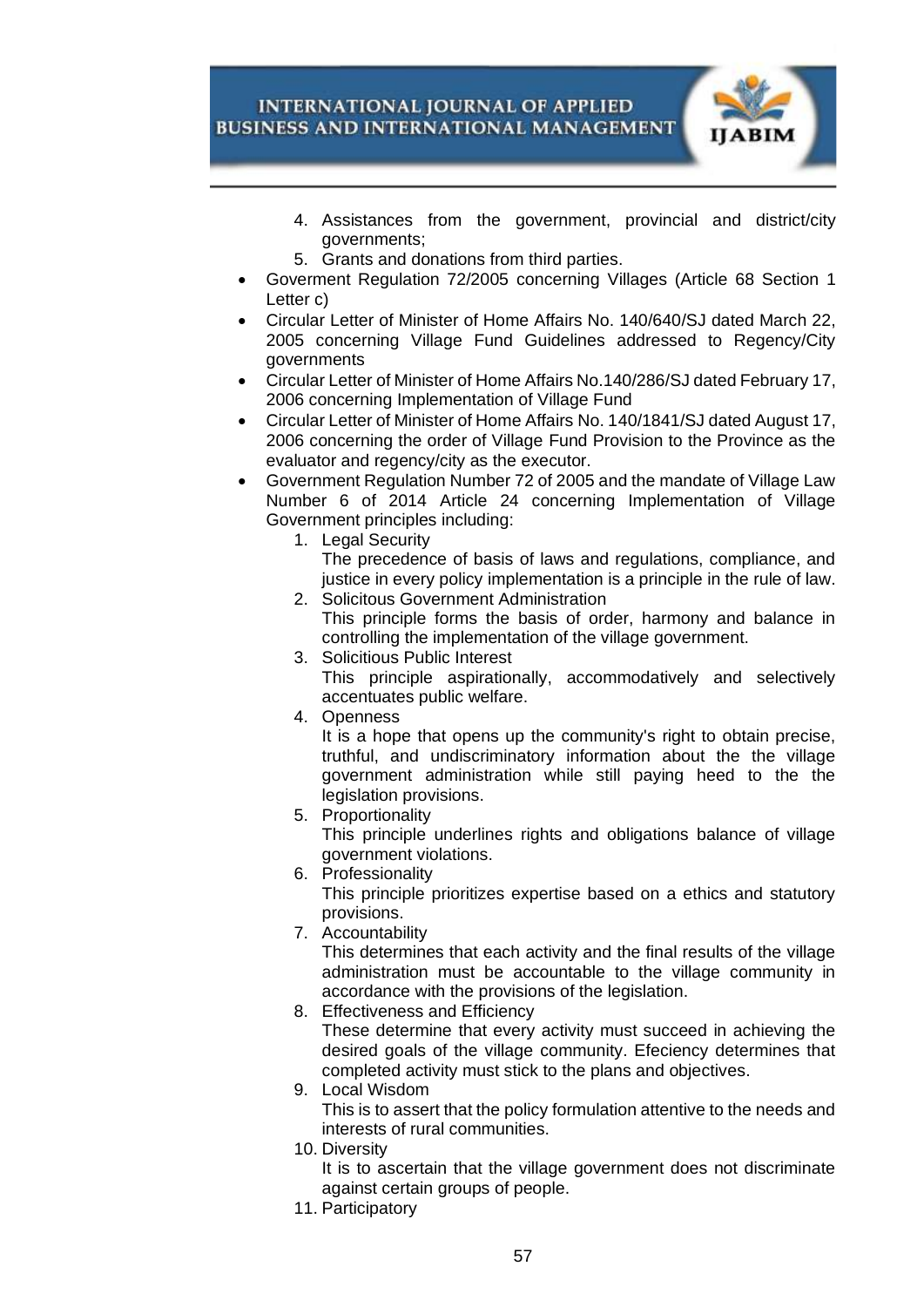

This includes village institutions and community.

#### **Previous Studies**

Ketrin Surya (2013) conducted a study on Evaluating the Application of Village Head Policy in Managing the Financial Administration of Empunak Tapang Keladan Village. The research aimed to determine the implementation of the Village Head's Policy in Village Financial Administration Management by examining the conformity of Village Budget, planning, implementation, Statement, and accountability to the general principles of village financial management (transparency, accountability and participatory).

Agus Subroto (2009) conducted research on Village Fund Management Accountability (Case study of village fund allocation management in villages of the Tlogomulyo District of Temanggung Regency in 2008). This research was focused on the application of accountability principle in the village fund allocation management and describing its accountability.

## **RESEARCH METHOD**

#### **Research Methods**

This study made use the qualitative research in its methodology. It is expected to be able to produce research results in in-depth descriptions of speech, writing, and or behavior observable in a particular context from a comprehensive perspective.

## **Data Sources/Informants**

The data sources are community leaders, and the village head, chosen to be key informants for they are considered to know well and provide detailed information about the things to examine, to whom are asked which people to be the main informant. Purposive and snowball sampling was drawn up as a source of data in this qualitative research.

## **Data Collection Methods**

1. Field Study

To obtain the data needed, the research was directly conducted on the reseach-related objects, and by oral/written interviews with concerned parties.

a. Observation

The observations were directly made to the objects of research to closely explore the activities in Bololo Village, North Wasile District.

b. Interviews

An interview is a meeting of two people to exchange information and ideas through question and answer to construct meanings in a particular topic. The author conducted interviews with the Bololo Village Government, North Wasile District.

## **Data Analysis Method**

The descriptive analysis is the process of transforming research data into tabulations to make it apprehensible. The steps are:

- 1. The collected data were organized.
- 2. The data were studied as a whole while making side notes on important findings and encoding them.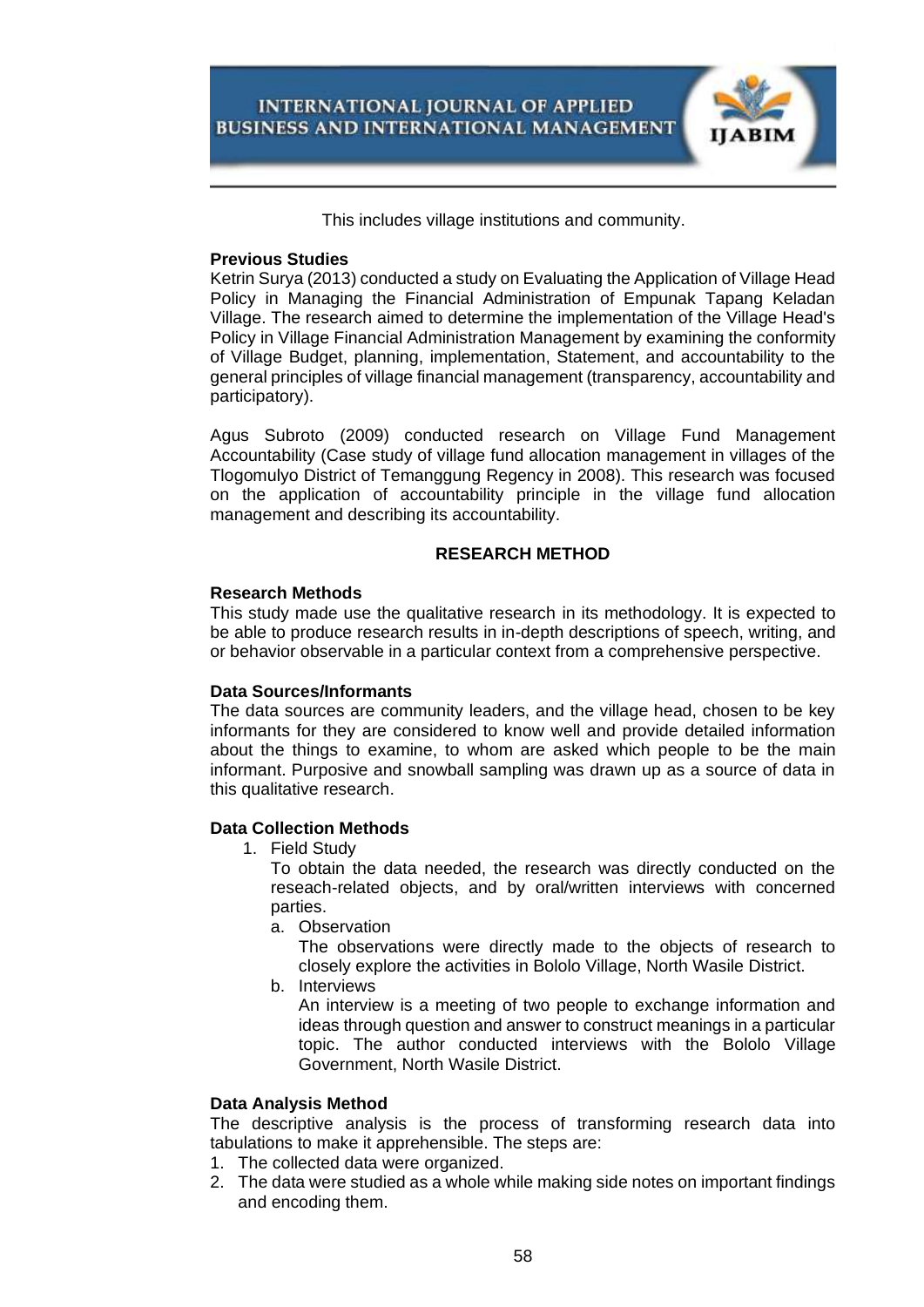

- 3. Furtermore, horizonaliting was made to find and classify statements felt by respondents. Irrelevant (out of topic) and repetitive (overlapping) statements and questions were eliminated.
- 4. The raw data of written record were then reduced, sorted out, centralized, and simplifed.
- 5. Next, the data were presented by compiling information in a single selective and understandable unit.
- 6. The conclusion was formulated by conducting a field review to test the appearing truth and validity. The results obtained were interpreted and presented in a narrative form.

## **Time and Place of the Study**

- 1. The place of this study is Bololo Village, North Wasile District.
- 2. This study had been conducted for three (2) monthson January and February 2017

#### **RESULTS AND DISCUSSION**

#### **Village Fund Allocation Management**

It is an effort to realize good governance establishing fundamental principles, or good governance, including participation, transparency and accountability. Management of Village Fund Allocation (ADD) and Village Budget are inseparable, especially in Bololo Village, North Wasile District, East Halmahera Regency. The Village Fund Allocation Management as outlined in the Village Budget is:

## **Table 4.2: Management of Village Fund in the Village Budget of Bololo Village, North Wasile District**

| Account<br>Code       | <b>Description</b>         | <b>Previous</b><br>Year | Year-to-date    | <b>Funding</b><br><b>Source</b> |
|-----------------------|----------------------------|-------------------------|-----------------|---------------------------------|
|                       | 2                          | 3                       | 4               | 5                               |
|                       | Revenue                    |                         |                 |                                 |
| 11                    | Original<br>Village        |                         |                 |                                 |
| 111                   | Revenue                    | Rp.                     | Rp. 2,400,000   |                                 |
| 14                    | Village<br><b>Business</b> |                         |                 |                                 |
|                       | <b>Results</b>             |                         |                 |                                 |
|                       | Part of Center and         | Rp.                     | Rp.             |                                 |
| 141                   | Regional<br>Fiscal         |                         | 200,000,000.    |                                 |
|                       | <b>Balance Funding</b>     |                         |                 |                                 |
|                       | Village Fund               |                         |                 |                                 |
|                       | <b>Total Income</b>        | Rp.                     | Rp. 102,400,000 |                                 |
| $\mathbf{2}^{\prime}$ | Expenditure                |                         |                 |                                 |
| 2 <sub>1</sub>        | <b>Direct Expenditure</b>  |                         |                 |                                 |
| 211                   | Employee                   |                         |                 |                                 |
| 2111                  | Expenditure                | Rp.                     | Rp. 15,500,000  | Village                         |
| 212                   | Honorarium                 |                         |                 | Fund                            |
|                       | Goods and Services         | Rp.                     | Rp.3,480,000    |                                 |
| 2121                  | Expenditure                | Rp.                     | Rp.3,220,000    | Village                         |
|                       |                            |                         |                 | Fund                            |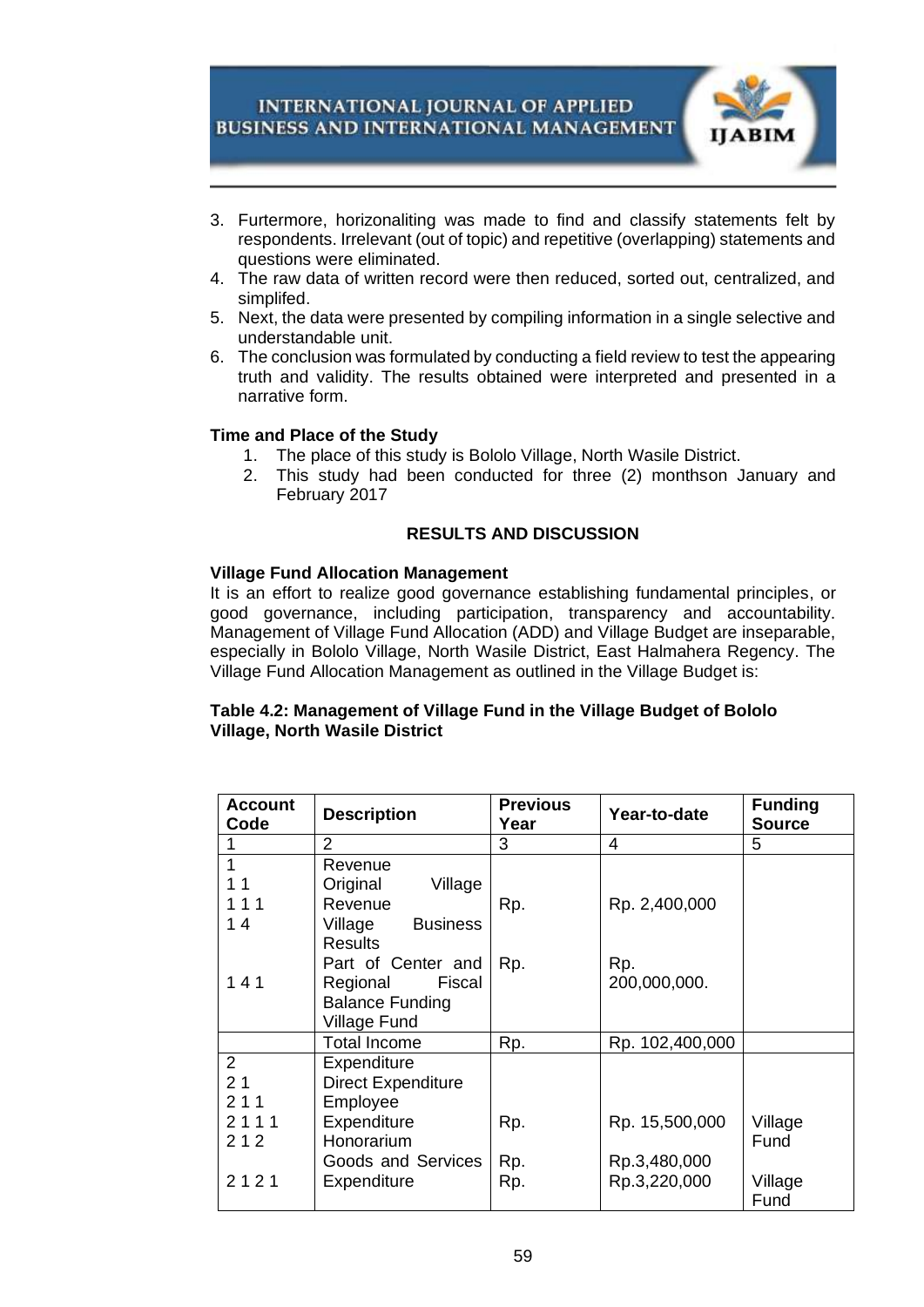

| 2122   | <b>Bussiness</b><br>Trip          | Rp. | Rp.8,800,000    | Village |
|--------|-----------------------------------|-----|-----------------|---------|
|        | Expenditure                       | Rp. | Rp.2,000,000    | Fund    |
| 2123   | Stationery<br>Office              | Rp. | Rp.2,500,000    |         |
|        | Expenditure                       | Rp. | Rp.2,000,000    | Village |
| 2124   | Office Equipment or               | Rp. | Rp.4,500,000    | Fund    |
| 2125   | <b>Supply Expenditure</b>         | Rp. | Rp.2,000,000    | Village |
|        | Furniture                         |     |                 | Fund    |
| 2126   | Expenditure                       | Rp. | Rp.2,000,000    | Village |
|        | Document Printing /               | Rp. | Rp.2,900,000    | Fund    |
| 2127   | Procurement                       |     |                 | Village |
|        | Expenditure                       | Rp. | Rp.2,500,000    | Fund    |
| 2128   | Food and Drinks for               | Rp. | Rp.3,000,000    | Village |
|        | <b>Meeting Expenditure</b>        |     |                 | Fund    |
| 2129   | Office Maintenance                |     |                 | Village |
|        | Expenditure                       |     |                 | Fund    |
| 21212  | Cleaning Equipment                |     |                 |         |
|        | <b>Supplies</b><br>And            |     |                 | Village |
| 21213  | Expenditure                       | Rp. | Rp. 20,500,000  | Fund    |
|        | <b>Banking</b><br><b>Services</b> |     |                 | Village |
|        | Expenditure                       |     |                 | Fund    |
|        | Musrenbangdes                     |     |                 |         |
|        | Implementation                    | Rp. | Rp. 120,000,000 | Village |
| 21214  | Facilitation<br>For               |     |                 | Fund    |
|        | Mid-Term<br>Village               |     |                 | Village |
|        | Developmnet<br>Plan               |     |                 | Fund    |
|        | (RPJMdes)/Village                 | Rp. | Rp. 2,100,000   |         |
| 213    | Work<br>Goverment                 |     |                 |         |
| 2133   | Plan<br>(RKPdes)                  | Rp. | Rp. 3,000,000   |         |
|        | Preparation                       |     |                 |         |
| 213311 | <b>Facilitating Activities</b>    |     |                 |         |
|        | Of<br>10<br>PKK's                 |     |                 | Village |
|        | (Pendidikan                       |     |                 | Fund    |
| 2134   | Kesejahteraan                     |     |                 |         |
|        | Keluarga)<br>Main                 |     |                 |         |
|        | Programs                          |     |                 |         |
| 21341  | Capital Expenditure               |     |                 | Village |
|        | <b>Public Facility</b>            |     |                 | Fund    |
| 22     | Repairation                       |     |                 |         |
| 223    | Expenditure                       |     |                 |         |
| 2231   | Small-Scaled                      |     |                 |         |
|        | <b>Repairation Of Public</b>      |     |                 | Village |
| 225    | <b>Facilities</b><br>And          |     |                 | Fund    |
|        | Infrastructures                   |     |                 |         |
| 2251   | Environment<br>And                |     |                 | Village |
|        | Settlement                        |     |                 | Fund    |
|        | Improvement                       |     |                 |         |
|        | Expenditure                       |     |                 |         |
|        | Expenditure of 120                |     |                 |         |
|        | m <sup>3</sup> Village Fencing    |     |                 |         |
|        | <b>Indirect Expenditure</b>       |     |                 |         |
|        | <b>Hibah Expenditures</b>         |     |                 |         |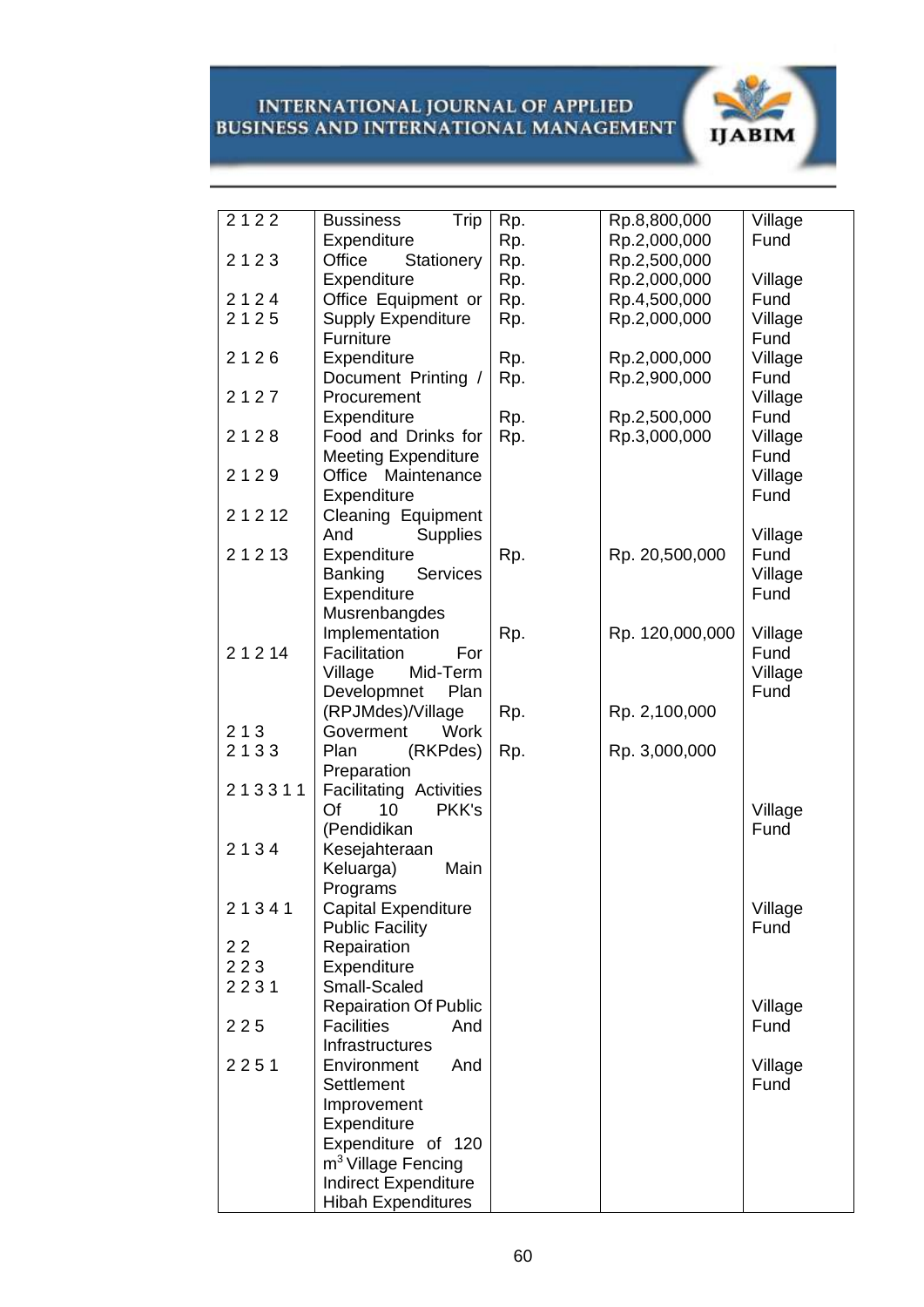

| <b>Village Security Staff</b><br><b>Incentives</b> |     |                 |  |
|----------------------------------------------------|-----|-----------------|--|
| <b>Financial Assistance</b><br>Expenditure         |     |                 |  |
| Indonesia<br>Independence<br>Celebration           |     |                 |  |
| <b>Direct</b><br>Total<br>Expenditure              | Rp. | Rp.200,000,000  |  |
| Indirect<br>Total<br>Expenditure                   | Rp. | Rp.3,100,000    |  |
| <b>Total Expenditure</b>                           | Rp. | Rp.203,100,000  |  |
| Surplus / (Deficit)                                |     | Rp. (1,000,000) |  |

Source: Archive of Bololo Village, North Wasile District, East Halmahera Regency

The table above shows that the Village Fund Allocation Management, and Financial Management of the Village Budget are not perfectly managed. An example of improper allocation of Village Fund is the village fencing. The budget ceiling for the 120 m<sup>3</sup> fencing is Rp. 120,000,000.00, however, in fact, only 75% of it (+ 67.5 m3), was completed. Compared to the realization of the Village Fund Allocation, other uneven development and community empowerment implementations were abundant.

#### **Implementation of Village Fund Allocation (ADD)**

The implementation of activities, the funding of which comes from Village Fund, is fully undertaken by the Village Implementation Team. The implementation needs their transparency to the entire community, despite the fact that, the Team glossed over management information transparancy. Village Fund Allocation, especially in Bololo Village, North Wasile District, East Halmahera Regency in 2015 was Rp. 203,100,000, while the realization was Rp. 138,420,000. This indicates a yawning gap between the management and budget realization, with a remaining budget of Rp. 64 680,000.

Information disclosure is an obvious attempt of the Village Government to implement the principle of transparency in the management of the Village Fund Allocation, nevertheless it was absent in the management of the Village Fund. This is inline with the following data sources stating:

"There is no information board displayed at the village office. As the head of Village Council, I need to be well informed about the Village Mid Term Development Plan and the Village Government annual Work Plan. Our people are querying what the village annual programs are. I answered that I did not have certain information about any of them. Since I did not have the Village Budget (Statements), I have no control on the village development. (An interview record with the Head of Village Council, on April 9, 2017)

This leads to a conclusion that the implementation of the Village Fund Allocation (ADD) of Bololo Village, North Wasile District, East Halmahera Regency was not in accordance with Government Regulation Number 72 of 2005 and the mandate of Village Law Number 6 of 2014 Article 24 concerning Implementation of Village Government based on the principles of: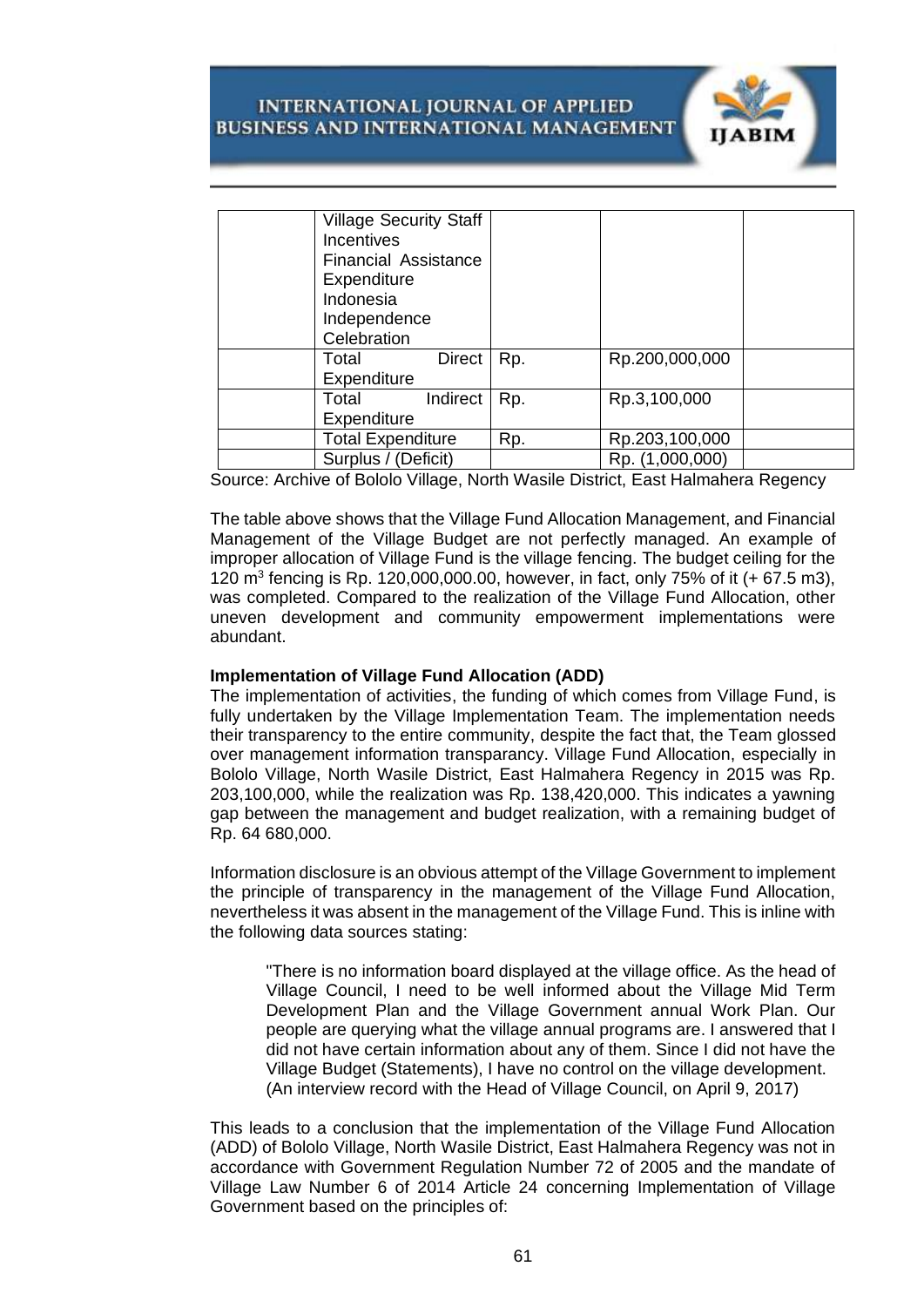

1. Legal Security

The research found that the implementation is not in accordance with the legal and regulatory basis, compliance, and justice in the village government policy.

- 2. Solicitous Government Administration The village government administration was not solicitious and unbalancedly controlled.
- 3. Solicitious Public Interest

In rural development, the Village Government is solicitious in the public interest, especially for the village community.

4. Openness

Bololo Village Government was not open to the community about programs they are running, while information boards are not posted in the Village office.

5. Proportionality

There is no balance between rights and obligations in organizing the Village Government.

6. Professionality

Bololo Village Government, North Wasile District did not prioritize expertise based on the ethics and the provisions of the legislation.

7. Accountability

The Bololo Village Government activities and the final results were not accounted to the village community, and not in accordance with the provisions of the legislation.

- 8. Effectiveness and Efficiency Every activity undertaken was off-targeted, thus the objectives desired by the village community were unreachable.
- 9. Local Wisdom

The Bololo Village Government in North Wasile District, in determining the policy, paid little attention to the needs and interests of the village community.

10. Diversity

The village government policy was formulated one-sided and glossed over transparency.

11. Participatory

The village development planning did not take the interests of village communities into account.

# **Village Fund Allocation (ADD) Accountability**

Since implementation/realization of the Village Fund Allocation contained in the 2015 Village Expenditure Budget (APBDes), was uneven or not in accordance with the situation and condition of the community Bololo Village, North Wasile District, its accountability might not be accepted (see tables 4.2 & 4.3). In addition, it is not in accordance with the Village Law No. 6 of 2014, and Government Regulation No. 72 of 2005 Article 68 Section 1 Letter **c**. The following are the results of an interview with one of the community members:

"The village government has never arranged village meetings to let people also know whether the village program is appropriately carried out or not. People are also confused about what is the responsibility of the District, while the development program has not completely finished."

(An interview with Mr. Nus. Tjotjomare, on April 10, 2017)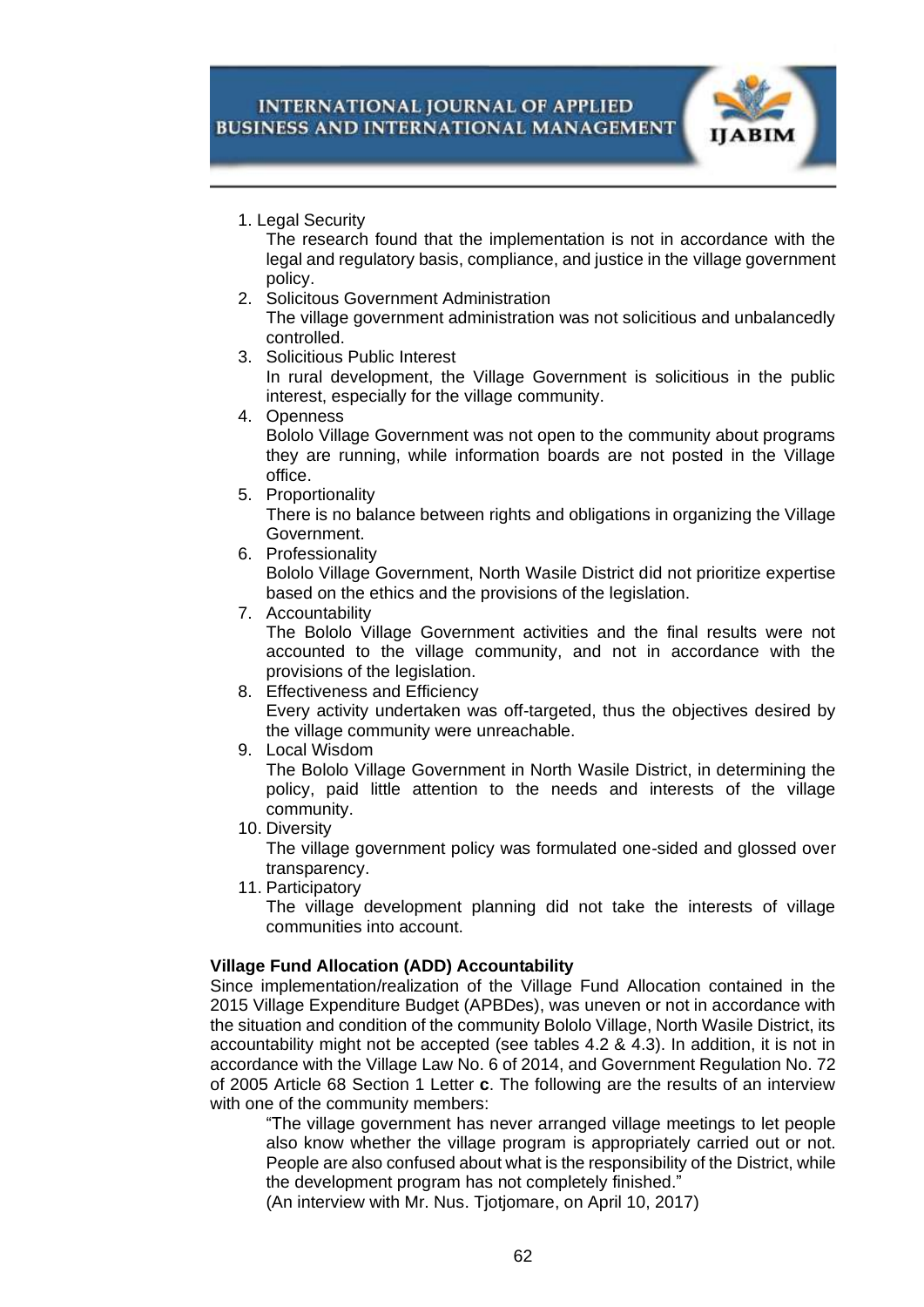

The above opinion is also supported by other community members:

"At the end of each fiscal year the village head or village government should arrange village meetings to report the management of Village Fund as well as the annual work program. However, they have never provided relevant information to the community regarding the management of the Village Fund, even though what we know is that there must be a village deliberation every fiscal year to evaluate the implementation of the village government program before moving to the next fiscal year."

(An interview with Mr. Serly Luminda, on April 10, 2017)

The report must be structurally delivered, ie from the village head, to the Village Council (BPD), to the sub-district government (Kecamatan) as an administrative implementer, and then reported to the Regency Government. In fact, the village head's accountability report at the end of the 2015 fiscal year was not structurally reported. The following structural mechanism for accountability reporting is shown in the figure below:





This is according to another informant:

"No, the village head's accountability report does not go through me, the report goes directly to the district through the District Head. It is as if I have no duties and functions as the head of the village control agency. "

(An interview with the Head of Village Council, Mr. B. ED Hopaya, on April 11, 2017)

Another similar opinion comes from one of the council members stating:

"We, Village Council, are waiting for the village head's accountability report at the end of the 2015 fiscal year, but it is not by us. We have no idea about